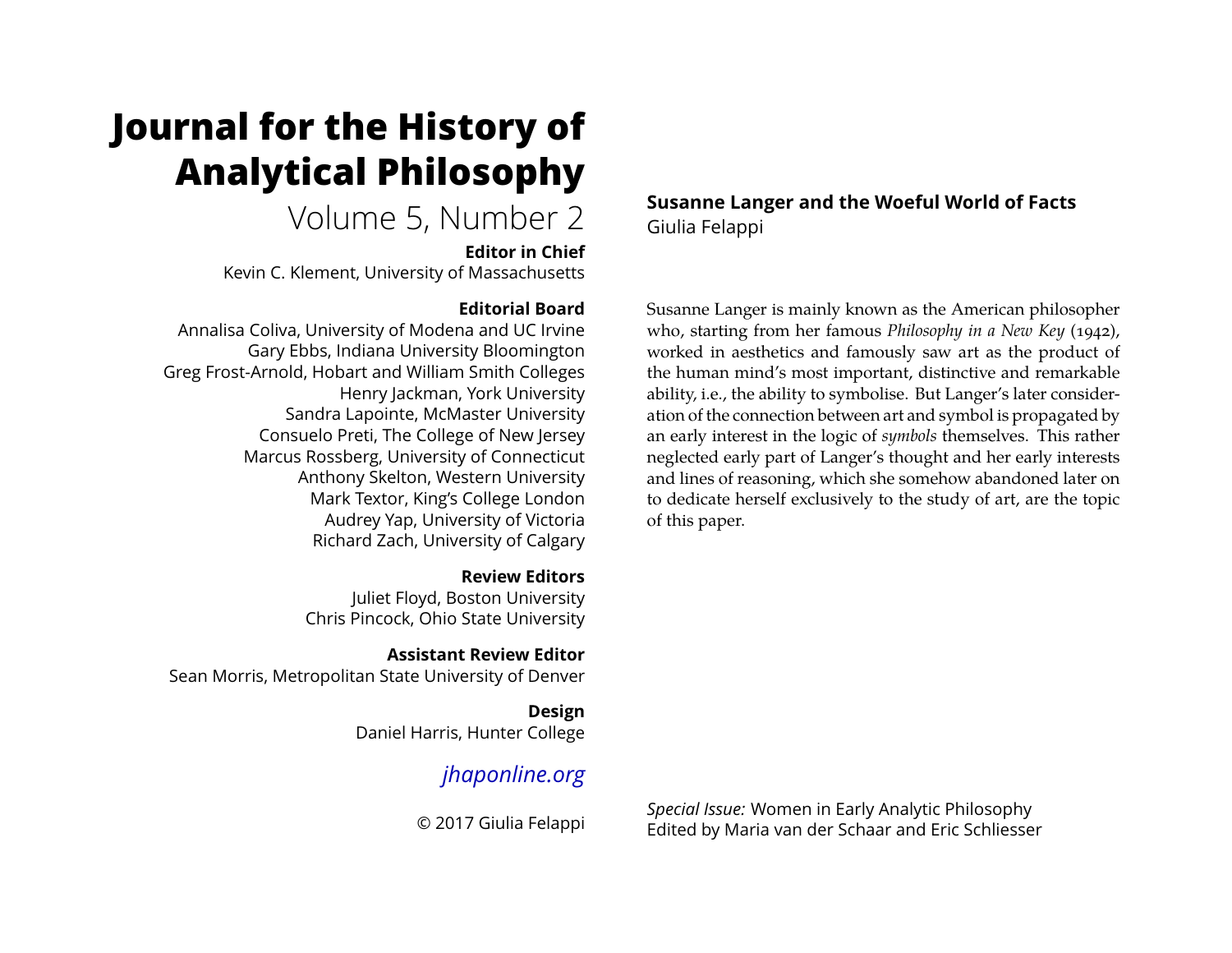## **Susanne Langer and the Woeful World of Facts**

Giulia Felappi

Every advance in logic is a gain in metaphysical insight. – Langer, *The Practice of Philosophy* [\(1930b,](#page-12-0) 101)

#### **1. Introduction**

Susanne Langer is mainly known as the American philosopher who, starting from her famous *Philosophy in a New Key* [\(1942\)](#page-12-1), worked in aesthetics and famously saw art as the product of the human mind's most important, distinctive and remarkable ability, i.e., the ability to symbolise, and took artists to use a peculiar, non-discursive, incommunicable through language, way of symbolising, in order to express what they know about the human mind and its feelings. But, as Lang maintained, Langer's later consideration of the connection between art and symbol is 'propagated by an early interest in the symbol alone' [\(Lang 1962,](#page-12-2) 349). This rather neglected early part of Langer's thought and her early interests and lines of reasoning, which she somehow abandoned later on to dedicate herself exclusively to the study of art, will be the topic of this paper.

Already at the beginning of the development of her thoughts, Langer is an eclectic reader and thinker. As an undergraduate at Radcliffe College, which offered to women the equivalent of a Harvard degree, she studied under the supervision of Sheffer, who introduced her to logic and in particular to the work of Royce, which she took into great consideration [\(Langer 1927,](#page-12-3) 123, [1937a,](#page-12-4) 39). About Sheffer, she said:

Sheffer's chief contribution to logic, and (over his protests) to philosophy, was his demonstration of the influence which notation ex-

ercises on the appearance of relational structures, and therewith, of course, on the forms in which problems present themselves. This [is] "notational relativity," as he called it . . . [\(Langer 1964,](#page-13-0) 307).<sup>[1](#page-1-0)</sup>

As we will see, this notion of *notational relativity* will be central for the young Langer in reaching her conclusions.

After her graduation in 1924, she started her Ph.D. at Radcliffe in 1925, the year in which Whitehead moved to Harvard and he became her supervisor. In 1925, while Langer was his student, Whitehead gave some lectures at Harvard that then led to his famous *Science and the Modern World*. In the lectures Whitehead advanced his famous thesis that

. . . nature is a structure of evolving processes. The reality is the process . . . The realities of nature are the prehensions in nature, that is to say, the events in nature. [\(Whitehead 1925,](#page-13-1) 74)

Langer often stated that Whitehead's 'brilliant' [\(Langer and](#page-13-2) [Gadol 1950,](#page-13-2) 120) notion of *event* and his consequent *process philosophy* have been his most important substantive contributions to philosophy, which, as we will see, she explicitly inherited.<sup>[2](#page-1-1)</sup> During her Ph.D., she studied Russell, Wittgenstein and the American Pragmatists, while attending Whitehead's and Sheffer's lectures on logic and metaphysics. In 1926 she defended her dissertation, *A Logical Analysis of Meaning*, and she also started publishing some original papers in *Mind* and *The Journal of Philosophy* on the logical paradoxes. In the 1930s she was one of the founders, together with Lewis, Church and Quine, of the Association for Symbolic Logic and she was one of the editors of the association's publication, the *Journal of Symbolic Logic*, where she also contributed from 1936 to 1939 many reviews of works by Russell, Tarski, Fitch and Bocheński among others. In 1937, she moreover published her own *Introduction to Symbolic Logic*.

<span id="page-1-0"></span><sup>1</sup>In [Langer and Gadol](#page-13-2) [\(1950,](#page-13-2) 125–26), she states that this *discovery* was made by Sheffer, as well as by Peirce.

<span id="page-1-1"></span><sup>2</sup>For Whitehead's influence on the later Langer, and in particular on her aesthetics and philosophy of mind, see [Dryden](#page-12-5) [\(1997\)](#page-12-5).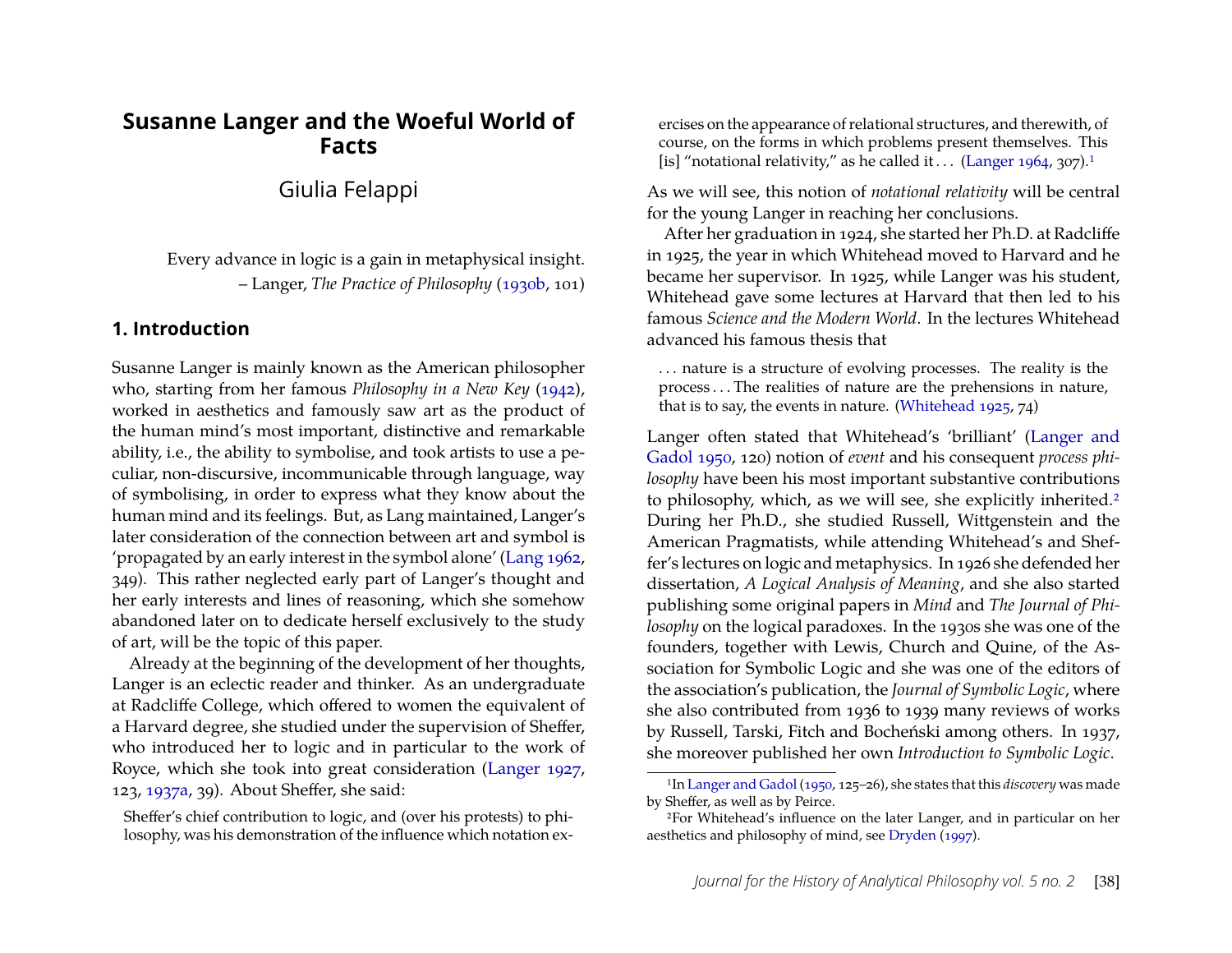But the young Langer was not merely a talented logician. She was in fact already influenced by the neo-Kantian tradition and already interested in the issues that tradition was trying to solve. In an interview with the *New Yorker* in 1967 she said that she read Kant's *Critique Of Pure Reason* in her early teens [\(Kuhlman](#page-12-6) [2002,](#page-12-6) 282), and in 1962 she maintained that she started philosophy under the influence of the Kantian line of thought, with its 'new dominant notion, the transcendental sources of experience' [\(Langer 1962,](#page-12-7) 55). Her first published papers in the early 1920s are reviews in the *Journal of Philosophy* of works by Erdmann [\(1924a\)](#page-12-8), Cohn [\(1924b\)](#page-12-9), and of a *Festschrift* for Natorp [\(1924c\)](#page-12-10). In this last review, she praises neo-Kantianism in general for its ability to 'embrace so many phases of this disjointed world in its unifying perspective' [\(1924c,](#page-12-10) 697). Moreover, she in particular praises, for its clarity and originality, a paper by Cassirer, who would always be one of her main explicit inspirations. In 1946 Langer translated in English a fragment of Cassirer's *Die Philosophie der Symbolischen Formen* and in her translator's introduction she states that Cassirer's main insight has been that

Human intelligence begins with conception, the prime mental activity; the process of conception always culminates in symbolic expression . . . the study of symbolic forms offers a key to the forms of human conception. The genesis of symbolic forms—verbal, religious, artistic, mathematical, or whatever modes of expression there be—is the odyssey of the mind. [\(Langer 1946,](#page-12-11) ix–x)

This insight shaped Langer's reflections right from the start of her career and, as we will see, this rich notion of *symbol* will be relevant also in her early reflections.[3](#page-2-0) As she in fact retrospectively stated herself

It was in reflecting on the nature of art that I came on a conception of the symbol relation quite distinct from the one I had formed in

connection with all my earlier studies, which had centered around symbolic logic. This new view of symbolization and meaning stemmed from the Kantian analysis of experience, and had been highly developed in Cassirer. [\(Langer 1962,](#page-12-7) 58)

In fact, as early as in 1930, she refers to Cassirer when it comes to defining *symbols* [\(1930b,](#page-12-0) 158–64) and in 1927 she is already urging that we should not confine ourselves to propositional forms and symbols [\(1927,](#page-12-3) 123).

While Cassirer, Whitehead and Sheffer are her main explicit inspirations in her young reflections, she also referred to authors so diverse as Meinong, Husserl, Dewey, Schiller, Peirce, Broad [\(Langer 1930b,](#page-12-0) 21), Lady Welby [\(1930b,](#page-12-0) 106), James [\(1930b,](#page-12-0) 79), Freud [\(1930b,](#page-12-0) 149), Einstein, Weyl and Reichenbach [\(1930c,](#page-12-12) 611), Spinoza and Ramsey [\(1933,](#page-12-13) 179; see also [Innis 2009,](#page-12-14) 8–9; [Nelson](#page-13-4) [1994,](#page-13-4) 290). Starting from this extremely heterogeneous background, in the 1920s and 1930s Langer worked in logic and on those 'philosophical problems which arise directly from logical considerations' [\(1937a,](#page-12-4) 334). We will see those 'philosophical problems' in [§3.](#page-5-0) Before that, we need first to consider, in the next section, what she thinks the relevant 'logical considerations' are.

#### **2. Langer's Idea of Logic**

In 1926, in her first two original articles, Langer deals primarily with logical paradoxes, and in particular with the following paradox:

. . . one problem seems . . . to reduce even "scientific philosophers," i.e., logicians, to a sort of mysticism: that is the problem of relating the abstract form of anything to its specific content . . . This relation of form and content raises an interesting and difficult problem. At first sight it appears obvious that there can be such a relation; but if there is, then it can be expressed symbolically, as  $R(f, c)$ ; and thereby we have transformed our empirical content into a term of the formal structure, i.e., we have formalized it, and are no longer

<span id="page-2-0"></span><sup>3</sup>For Cassirer's influence on the later Langer, see [Schultz](#page-13-3) [\(2000,](#page-13-3) chaps. 10, 11).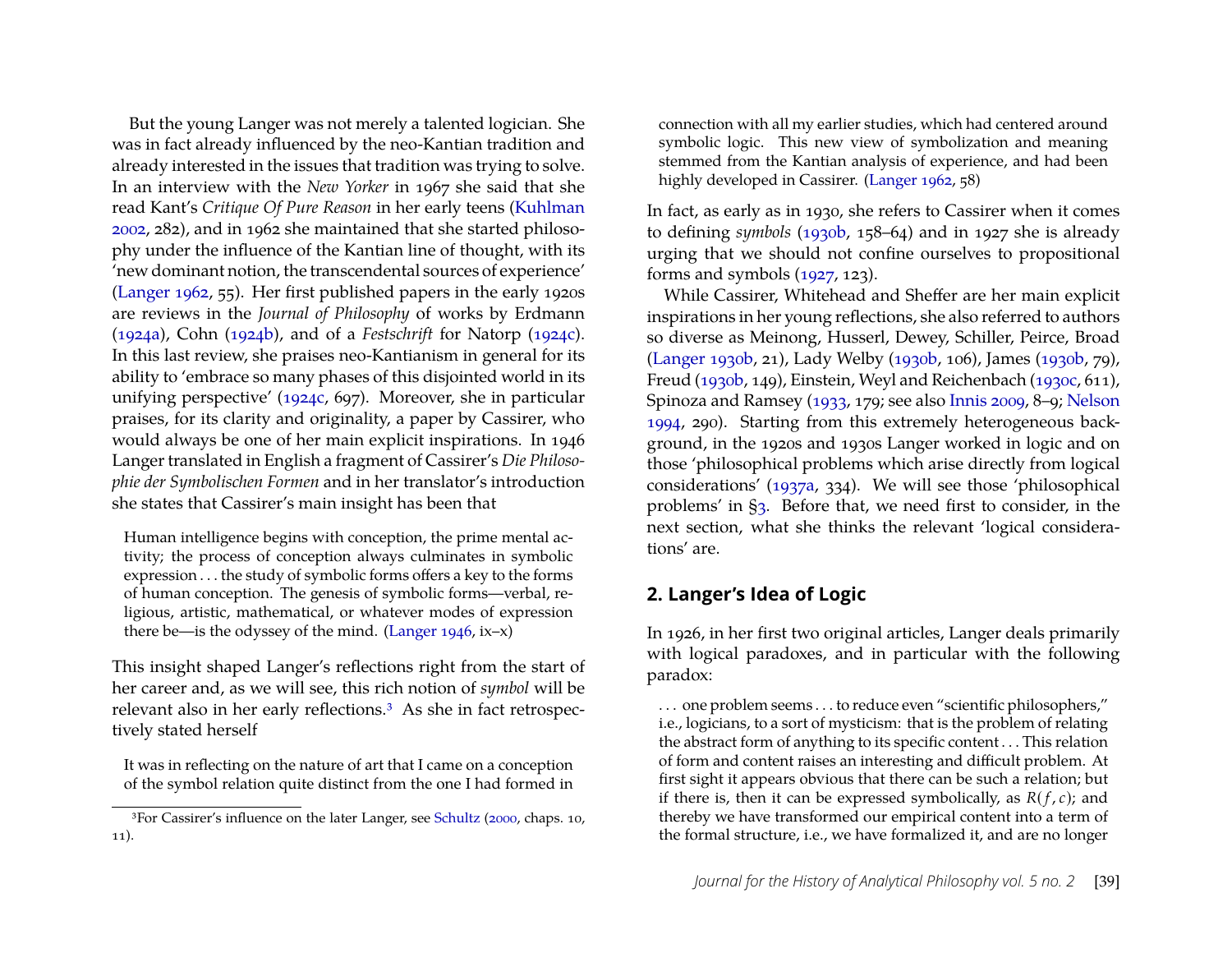dealing with the non-logical content. Thus it seems there can be no such thing as the relation between the form of a thing and the content of that form, since this relation would entail a true paradox [\(Langer 1926b,](#page-12-15) 436)

which she takes to be 'the basis of Mr. Wittgenstein's mysticism' (1926a, 225-6), given that for Wittgenstein what is common to a form and its content can only be *shown*, not put into words. Langer maintains that paradoxes in general do not really threaten logic:

. . . in truth, there is no metaphysical virtue in paradox. The laws of logic have not produced it; the world does not contain it. The presence of a true paradox in any proposition is essentially an index of non-significance, and therefore it is a symptom of some philosopher's muddle-mindedness, not an indictment of Reality or of logic. [\(Langer 1926b,](#page-12-15) 435; see also [1933,](#page-12-13) 181)

Paradoxes, antinomies and other sophisms have been with us since the beginning of philosophy, because no one could discover the confusion of concepts which engendered them. To Mr. Russell belongs the credit for this discovery. [\(Langer 1926a,](#page-12-16) 222)

Thus Langer thinks that paradoxes should be dissolved by finding *a confusion* and in the case of the paradox of form and content she thinks (with Russell, in the introduction to [Wittgenstein](#page-13-5) [1922,](#page-13-5) xxiii–v, which she refers to) that the confusion of concepts is in the thesis that there is *the form* of something. For, as she says she learnt from Sheffer [\(1921;](#page-13-6) [1927\)](#page-13-7) and Whitehead [\(1919,](#page-13-8) 59–60), there is no 'such a thing as *the* form of anything. A logical form is always relative to a system' [\(Langer 1926b,](#page-12-15) 437; see also [1930b,](#page-12-0) 135–38).

As an example of different forms which might help us in understanding what she had in mind, in her articles in 1920s and 1930s and in her first book, *The Practice of Philosophy* [\(1930b\)](#page-12-0), Langer gives the following: 'If now we would describe the location of any place, we must use one geometry or the other' [\(1930b,](#page-12-0) 137; see also [1927,](#page-12-3) 124). Thus, for example, different geometries are different systems within which we describe the location of

any place. The location so described is then described via a form which is relative, that is, relative to the geometry employed in the description. Other examples concern metaphysics: we can employ 'notions such as "space-time events" or . . . Leibnizian "monads"' [\(1930b,](#page-12-0) 135). Similarly, Whitehead's different ways of breaking up the subject matter of experience—'(i) events, (ii) percipient objects, (iii) sense-objects, (iv) perceptual objects, (v) scientific objects' [\(1919,](#page-13-8) 60)—are for Langer examples of different systems of forms. Another obvious example of form-relativity for Langer is relativity to language: when we put a thought into words, we can use different languages and the sentences of the different languages will have different forms [\(1933,](#page-12-13) 182). Thus, Langer urges, we can analyse nature in terms of events or in terms of sense-objects and each analysis is relative to the kind of *concepts* [\(1930b,](#page-12-0) 131) we have chosen to employ, to the perspective we are seeing nature from. We can choose to use sentences that employ the concept of event. These sentences have their forms, but those forms should not be taken as *the* only possible forms, since we could use sentences that employ instead the concept of sense-objects and these sentences would have different forms. Thus each form is relative to the system to which it belongs and each system is one of the possible ways of analysis. In 1933 Langer stresses this point even more explicitly:

... the types of relationship which are exemplified in a proposition depend upon a certain way in which the subject-matter is construed. Constituents and relations alike depend upon a particular logical formulation of a system, and this initial conception, the primitive notions, form the "logical language." There are types of logical language, which yield various types of system. . . all types of relation appear merely as special, more or less arbitrary formulations. Thus in the last count no structure is absolute, no relation peculiar to the material in hand, no analysis of fact the only true one. [\(Langer 1933,](#page-12-13) 182)

Each different form exhibits only some aspects of what it is a symbol of, so that each form is necessarily 'selective' [\(1930b,](#page-12-0) 142).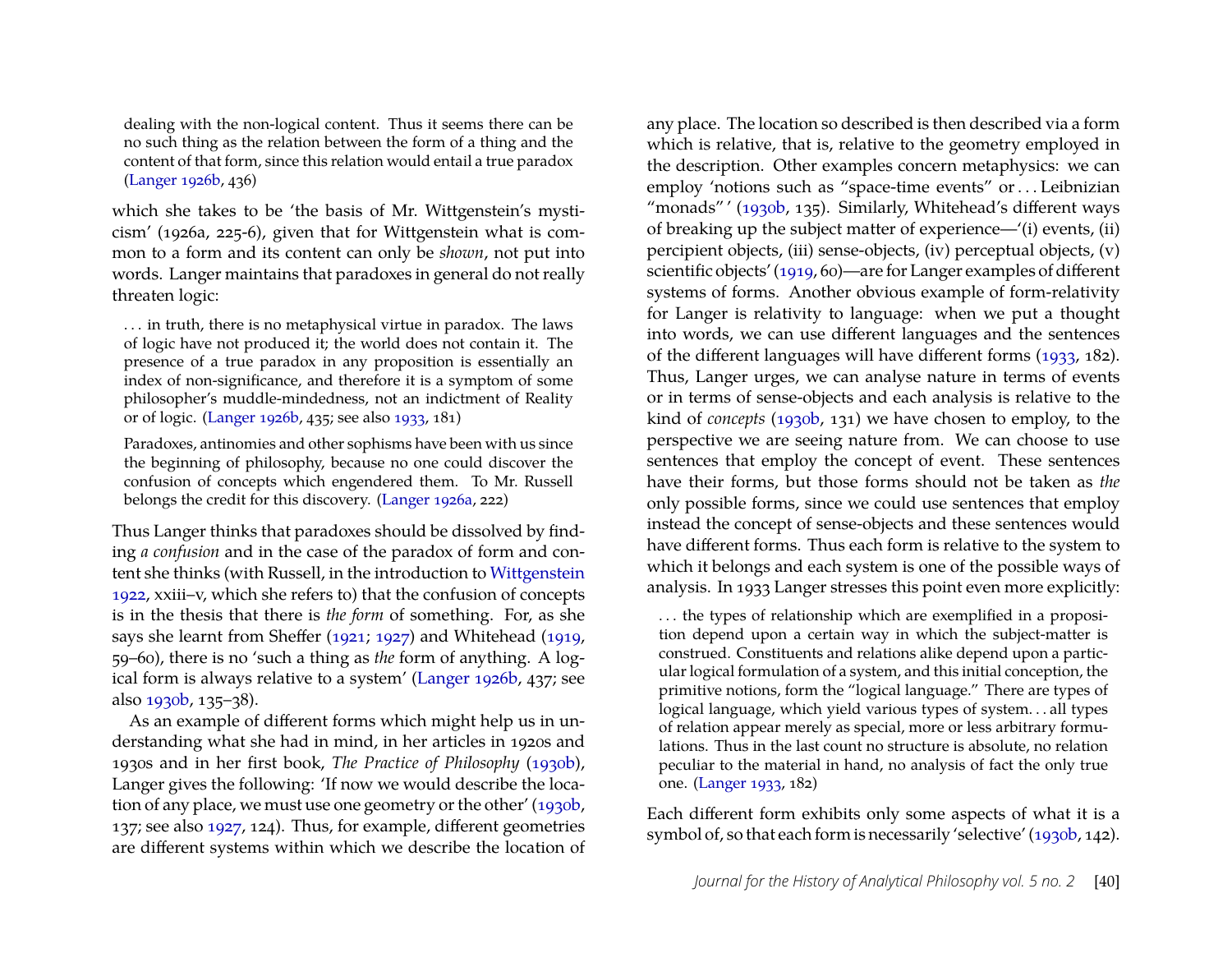Influenced by the Pragmatists, Langer holds that in different circumstances different forms will become relevant, depending on the 'purpose in hand' [\(1930b,](#page-12-0) 141; see also [1933,](#page-12-13) 183), while maintaining, in a Kantian vein, that 'this does not imply that the categorical element, or structure, is a subjective ingredient; forms are found in experience, not added to it' [\(1930b,](#page-12-0) 143). Since it will be the purpose that will make one particular form relevant, as such all forms are on a par, no one is privileged, there is nothing like *the form*.

She then considers whether we can take *the form* to be 'the class of all possible forms under which the object in question can be conceived' [\(1926b,](#page-12-15) 437) and maintains that this form as the class of all possible forms shows as well a *confusion of concepts*. Langer relies here on Russell's notion of *illegitimate totalities* and his *vicious circle principle* i.e.:[4](#page-4-0)

By saying that a set has "no total," we mean, primarily, that no significant statement can be made about "all its members."

The principle which enables us to avoid illegitimate totalities may be stated as follows: "Whatever involves all of a collection must not be one of the collection"; or, conversely: "If, provided a certain collection had a total, it would have members only definable in terms of that total, then the said collection has no total." [\(Whitehead and](#page-13-9) [Russell 1910,](#page-13-9) 39–40)

and suggests that such a class of forms proves upon inspection to be just one more illegitimate totality. She is not explicit on why such a class is to be considered illegitimate, but she says that the various forms are 'radically diverse' [\(1926b,](#page-12-15) 437), 'incompatible, actually are incommensurable' [\(1930b,](#page-12-0) 138), so that

There is no "Interlingua" which is an *abstraction* from languages; we can use only one language on each occasion, and we must use just one. [\(Langer 1926b,](#page-12-15) 437–38; see also [1933,](#page-12-13) 182)

This suggests that the totality of forms is illegitimate because there are many forms also for this alleged totality, and so such a totality is a totality only relatively to the language in which we are defining it. As a consequence, the members are *only definable in terms of that total*, and then it is to be ruled out according to Russell's principle.[5](#page-4-1) Langer's conclusion is then that if there were *the form* of something, then we would have a paradox concerning the relation between such a form and its content, and we would be led to mysticism about such relation. But the notion of *the form* is the product of some philosopher's *muddle-mindedness*, it 'exhibits no true paradox, and therefore does not necessarily invite our mystical contemplation' [\(1926b,](#page-12-15) 438).

From the alleged paradox we can learn, according to Langer, also what logic should be really taken to be about. Following Royce, she took *logic* to be the study of patterns and forms [\(Langer 1927,](#page-12-3) 123; [1930b,](#page-12-0) 83), the tracing of types and relations among abstracted forms [\(1937a,](#page-12-4) 39), such that something might become a symbol of something else. Propositional logic and language are, as we just saw, some forms among many, and therefore logic, as the study of forms, should go beyond them, and its topic should be much wider:

. . . anything may be said to have form that follows a pattern of any sort, exhibits order, internal connection . . . and the bridge that connects all the various meanings of form—from geometric form to the form of ritual or etiquette—this is the notion of *structure*. The logical form of a thing is the way that thing is *constructed*, the way it is put together  $(1937a, 23-24).^6$  $(1937a, 23-24).^6$ 

<span id="page-4-2"></span>6In 1926, Langer maintains that although logic should go beyond language,

<span id="page-4-0"></span><sup>4</sup>She attributes the notion and principle only to Russell because, she says, '[w]e have Prof.Whitehead's authority to state that Mr. Russell is the originator of the type-theory' [\(1926a,](#page-12-16) 222n1).

<span id="page-4-1"></span><sup>5</sup>To escape Wittgenstein's mysticism, also Russell suggests, as an hypothesis, to take such totality of forms to be illegitimate and, as much as Langer, does not specify why it is illegitimate. Russell moreover urges: 'Such an hypothesis is very difficult, and I can see objections to it which at the moment I do not know how to answer' (introd. to [Wittgenstein 1922,](#page-13-5) xxiv–xxv), although he does not say what these objections are. Langer refers to these passages, but does not consider any objection to her and Russell's way out of mysticism.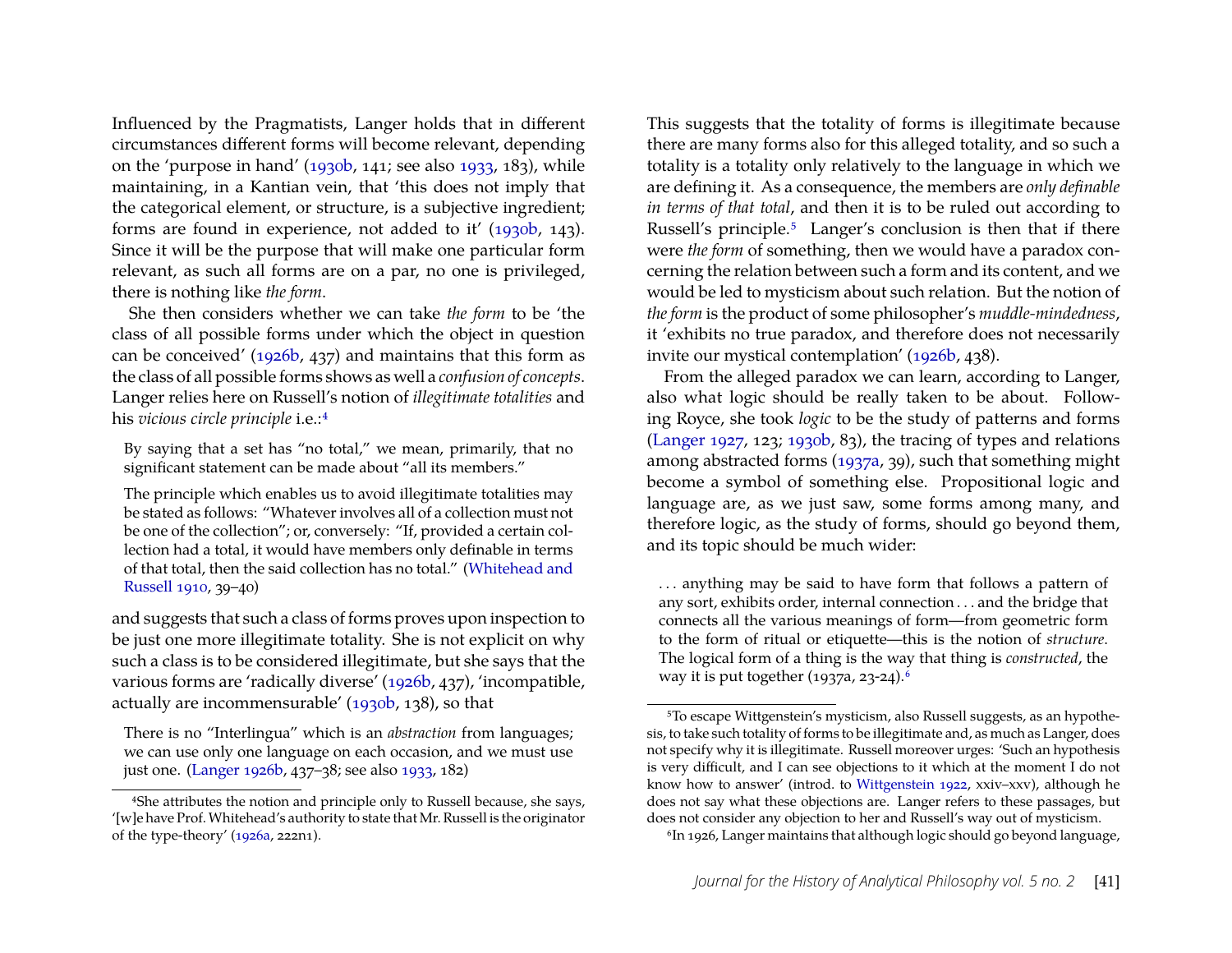Since anything may be said to have form, it is unjustified to limit logic to considerations on propositional forms. Moreover, such a wider ranging logic solves the paradox of form and content and more generally 'promises to save some important logical relations from their present metaphysical limbo' [\(1927,](#page-12-3) 129). Thus according to Langer, logic is not merely a tool for philosophy, although a powerful one, but also may 'lead us naturally to philosophical topics, as indeed it will—to problems of epistemology, metaphysics, and even ethics. Logic applies to everything in the world' [\(1937a,](#page-12-4) 41). She in fact urged that she learnt from Whitehead that logic influences philosophy [\(1930a,](#page-12-17) 362).<sup>[7](#page-5-1)</sup> For Langer metaphysics is

. . . a rational science. It proceeds from complicated general concepts to the discovery of their implications, it exhibits their meanings . . . Metaphysics makes explicit all that a concept such as for instance "the World" or "Life" contains; it seeks to discover the *meaning* . . . [\(Langer 1930b,](#page-12-0) 34–35)

Since moreover 'meaning is expression, which depends upon order . . . forms . . . patterns'  $(1930b, 101-02)$ , logic being the study of forms, then 'every advance in logic is a gain in metaphysical insight' [\(1930b,](#page-12-0) 101).

But what kind of *important logical relations* can this richer logic *save from their present metaphysical limbo*, i.e., what kind of *philosophical topics* will this logic lead us to, and how? Among the 'philosophical problems which arise directly from logical considerations' [\(1937a,](#page-12-4) 334) is for Langer 'the relativity of language, logical patterns, and "facts" ' [\(1937a,](#page-12-4) 334) and for a decade, from 1926 to 1937, she worked on those issues or, as she also calls it, on 'the woeful world of facts' [\(1933,](#page-12-13) 181). In the next section we will see what she thought the problem was, what her solutions are, and the reasons she adduces in their support.

#### <span id="page-5-0"></span>**3. The Woeful World of Facts**

In her 'Facts: the Logical Perspectives of theWorld' [\(1933\)](#page-12-13), where she mainly deals with the woeful world of facts, Langer's starting point is the following: take a true sentence such as 'Mont Blanc is more than 4,000 meters high'. Langer asks, if

- <span id="page-5-2"></span>(A) True sentences express facts
- and
- <span id="page-5-4"></span>(B) Facts are composed of objects and are the fundamental ingredients of the world,

#### does not

<span id="page-5-3"></span>(C) Real objects, not concepts, are expressed in propositions

'inevitably follow' [\(1933,](#page-12-13) 185)? Of course it does. Langer then quickly urges that  $(A)$  is to be taken as true, by simply remarking that if a sentence is true, it should be faithful to reality and then express a fact. Still, she rejects the conclusion [\(C\)](#page-5-3) since she maintains that there are *logical reasons* to reject [\(B\)](#page-5-4). She has two logical arguments for the conclusion that [\(B\)](#page-5-4) is false. Before considering what rejecting [\(B\)](#page-5-4) leads to, let us see each argument.

language is still the criterion for knowledge: 'we can not know what can not (in some language) be talked about'  $(1926b, 428)$ . But she then quite quickly changed her mind. In [Langer](#page-12-0) [\(1930b\)](#page-12-0), in a section in which Cassirer is often referred to, she in fact urges: 'non-discursive reasoning . . . is a constituent in ordinary intelligence, and, like all knowledge, involves the appreciation of symbolic structures *qua* symbols. A theory of meaning which either must ignore such phenomena as the significance of Art . . . and the existence of incommunicable knowledge . . . commits exactly the sins of narrowness which logical philosophy is supposed to avert' [\(1930b,](#page-12-0) 152). Thus while logic intended as the study of language is not delimiting what is thinkable and what can be known, logic as the much wider study of symbols is, since all thoughts are the product of the mind's ability to symbolize.

<span id="page-5-1"></span><sup>7</sup> She would then retrospectively say that she learnt this also from Peirce and Royce [\(Langer 1957,](#page-12-18) 175).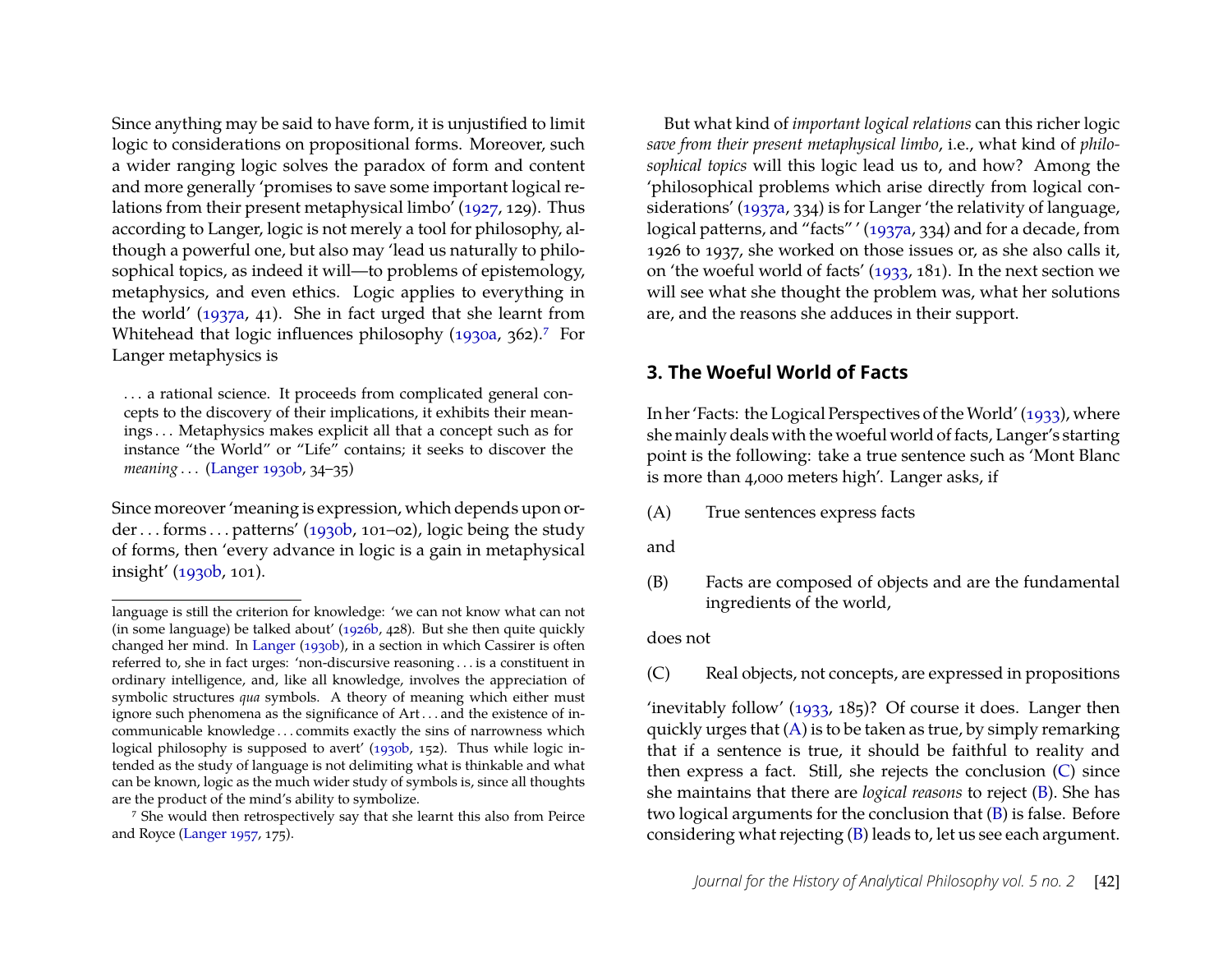Langer's first, more developed argument, is composed of the following three steps:

<span id="page-6-4"></span>**(RejB1)** Langer holds that 'an excellent account of the logical prerequisites for meaning is given by Ludwig Wittgenstein' [\(Langer 1930b,](#page-12-0) 118; see also [1927,](#page-12-3) 124; [1933,](#page-12-13) 183) and together with him<sup>[8](#page-6-0)</sup> and, as she says, with Whitehead as well [\(Langer](#page-12-0) [1930b,](#page-12-0) 108), she maintains that true sentences are *pictures of facts*  $(1933, 183)$  $(1933, 183)$ .<sup>[9](#page-6-1)</sup> What needs to hold in order for a sentence to be a picture of a fact? Also in answering this question, Langer is Wittgenstenian. She holds that sentences have *forms*, and in order to give an account of the sort of form that belongs to language, she holds that she 'cannot do better than to quote Rus-sell's admirably lucid exposition' [\(1930b,](#page-12-0) 91) and often quotes [\(1930b,](#page-12-0) 91–92; [1937a,](#page-12-4) 32–33) the following passage from 'Logic as the Essence Of Philosophy':

In every proposition and in every inference there is, besides the particular subject-matter concerned, a certain *form*, a way in which the constituents of the proposition or inference are put together . . . If I say a number of things about Socrates—that he was an Athenian, that he married Xantippe, that he drank the hemlock—there is a common constituent, namely Socrates, in all the propositions I enunciate, but they have diverse forms. If, on the other hand, I take any one of these propositions and replace its constituents, one at a time, by other constituents, the form remains constant, but no constituent remains. Take (say) the series of propositions, "Socrates drank the hemlock," "Coleridge drank the hemlock,"

"Coleridge drank opium," "Coleridge ate opium." The form remains unchanged throughout this series, but all the constituents are altered. Thus form is not another constituent, but is the way the constituents are put together. It is forms, in this sense, that are the proper object of philosophical logic. [\(Russell 1914,](#page-13-10) 34)

Thus the form Langer is interested in here is what we would call the *logical form*[10](#page-6-2) and, again together with Wittgenstein, she also endorses the claim that as a picture of a fact, a sentence should share with the fact it is the picture of its *logical form*, i.e., should be *analogous*, i.e., have the same *structure* [\(1930b,](#page-12-0) 88, 115). She reports a large number of the *Tractatus*'s sentences and, among others, the following, for example, are all mentioned [\(1930b,](#page-12-0) 118–21):

2.1 We make to ourselves pictures of facts.

2.161 In the picture and the pictured there must be something identical in order that the one can be a picture of the other at all.

2.17 What the picture must have in common with reality in order to be able to represent it after its manner—rightly or falsely—is its form of representation.

2.2 The picture has the logical form of representation in common with what it pictures.

<span id="page-6-3"></span>**(RejB2)** Langer's second point does not come from Wittgenstein, but from Sheffer and Whitehead, and is the thesis we already saw that form is not an absolute notion, since a logical form is always relative to a system and is always just one among many.

**(RejB3)** Langer says:

<span id="page-6-0"></span><sup>8</sup>According to [Innis](#page-12-14) [\(2009,](#page-12-14) 19, 40), Wittgenstein's picture theory is for the mature Langer working in aesthetics just 'really a metaphor, a model and does not constitute any claim to a strict identity or isomorphism'. No matter whether this is really the case, also Innis maintains that the young Langer, who was concerned with what he calls 'technical detail and claims' (19), took Wittgenstein's account seriously, by citing him as reaching the very same conclusions about language as she was reaching.

<span id="page-6-1"></span><sup>9</sup>Wittgenstein does not say that *true* sentences are pictures of facts. But it seems advisable to restrict Langer's considerations to true sentences. On this, see below.

<span id="page-6-2"></span><sup>10</sup>She says that '[t]he founders of symbolic logic . . . have called this sort of pattern "propositional function". But I shall speak of it as a "propositional form", which means the same thing' [\(1930b,](#page-12-0) 93–94). Moreover, it should be noted that *proposition* here, as in [Russell](#page-13-11) [\(1918,](#page-13-11) lect. 1), for example, stands for a sentence and not what the sentence expresses, as it is common today.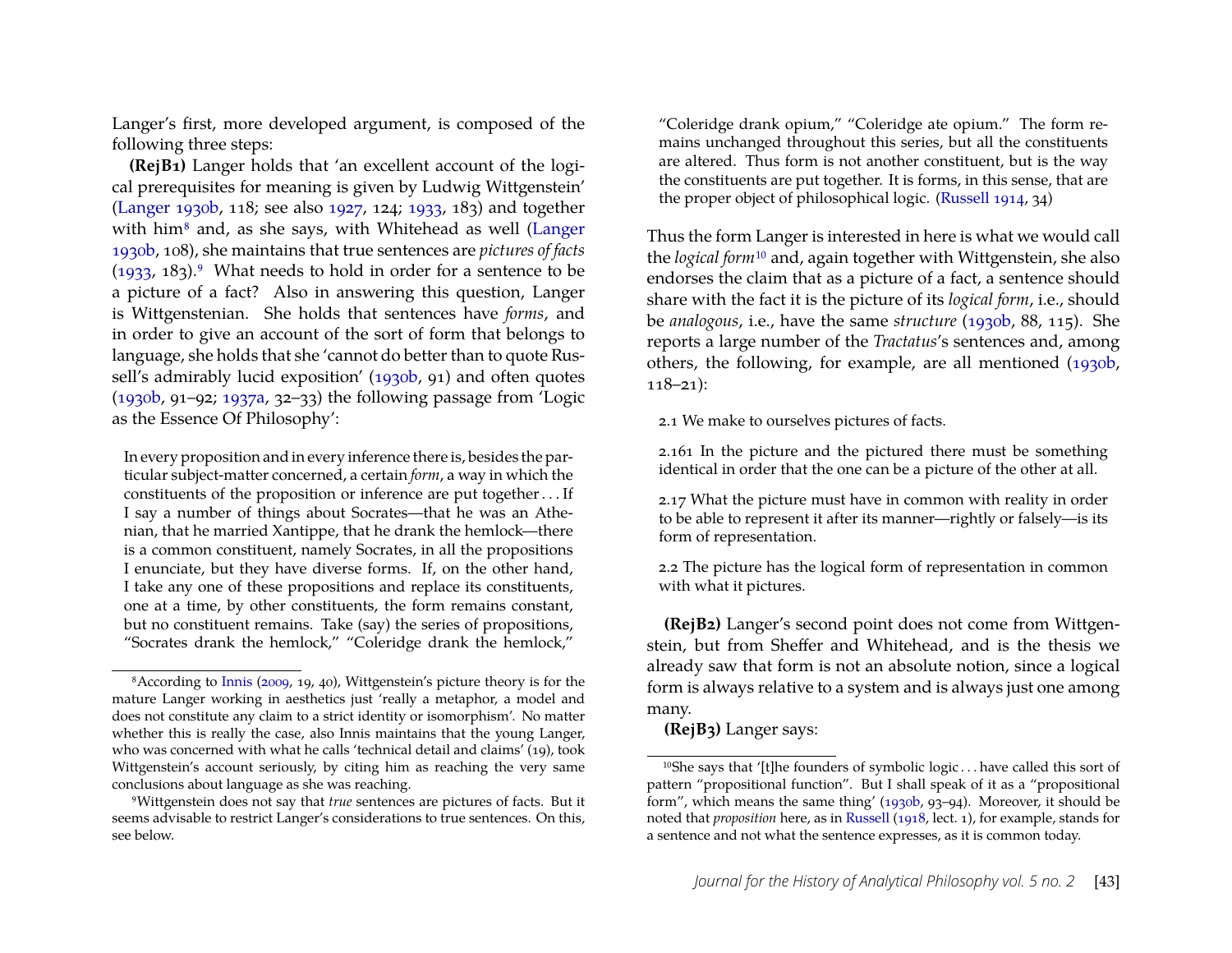. . . has the object only one pattern? This question is of the utmost philosophical importance; its answer entails a whole metaphysics of truth and of reality. [\(Langer 1930b,](#page-12-0) 134).

It should now be clear why she thinks that the question is of the *utmost philosophical importance*. For a logical form is always relative to a system and is always just one among many, as in accordance with [\(RejB2\)](#page-6-3), so that the question should be answered in the negative. But then since facts and sentences should share the form, as in accordance with [\(RejB1\)](#page-6-4), then, contrary to

[\(B\)](#page-5-4) Facts are composed of objects and are the fundamental ingredients of the world,

facts are composed not of objects, but of objects as already interpreted relatively to one among many systems of interpretation: 'there is no logical formulation which renders *the* form of any reality' [\(1933,](#page-12-13) 182) 'of a real thing, or of an event' [\(1930b,](#page-12-0) 135). Langer concludes quite explicitly as follows:

I think Mr. Wittgenstein's analysis of meaning, expressed in the words: "We make ourselves pictures of facts," etc., is probably correct. But it is only with reference to what he himself would call a "projection" that we could say, "The world is everything that is the case," for only with such reference can there be any "case." [\(Langer 1933,](#page-12-13) 187)

She moreover disagrees explicitly with Russell [\(Langer 1933,](#page-12-13) 179, 184), who famously took true sentences to express facts, which are made of pieces of reality.

Langer's second, sketchier, argument to the conclusion that [\(B\)](#page-5-4) is false, goes instead as follows.

<span id="page-7-0"></span>**(RejB4)** Langer starts by stressing that, if the world were composed of facts, as in accordance with [\(B\)](#page-5-4), then it would ultimately be composed of atomic facts, i.e., those for which '[t]here is no form over and above the particular way the objects hang together, no universal factor which combines the particular objects' [\(1933,](#page-12-13) 180). She traces this thesis back to Wittgenstein and she quotes the *Tractatus*'s

2.01 An atomic fact is a combination of objects (entities, things).

**(RejB5)** But then, she holds, since a sentence and the fact it expresses should share the form, as in accordance with [\(RejB1\)](#page-6-4), a proposition, if it were to mirror an atomic fact, ought to do this by combining the names of objects in a way analogous to the way the objects themselves are combined in the fact, '[t]hat is, if the fact is atomic, the proposition should be entirely singular. All its constituents should be names' [\(1933,](#page-12-13) 180).

**(RejB6)** But, she observes, sentences are not simple collections of names, since in a sentence there should be a predicative element, which is not a name of an object: 'the factors of the proposition do not all denote particulars' [\(Langer 1933,](#page-12-13) 181; see also [1927,](#page-12-3) 120–22).

**(RejB7)** Then, she concludes, we should reject the first step in the argument, i.e.

[\(B\)](#page-5-4) Facts are composed of objects and are the fundamental ingredients of the world,

and therefore deny that facts are composed of pieces of reality.

Langer's second argument to the conclusion that facts are not composed of objects, contrary to [\(B\)](#page-5-4), is less general than the first, because it reaches its conclusion by relying on the assumption, in [\(RejB4\)](#page-7-0), that atomic facts are only composed of objects. While this might have been a thesis Wittgenstein maintained, it is clear that one might try to reject it. One could in fact try to hold that atomic facts are surely composed of objects, but also of properties and relations. Thus there seems to be at least one way to reject Langer's second argument. What about the first argument? Langer seems absolutely right that in different logical systems or in general in different languages, the same subject-matter might be rendered in different ways, as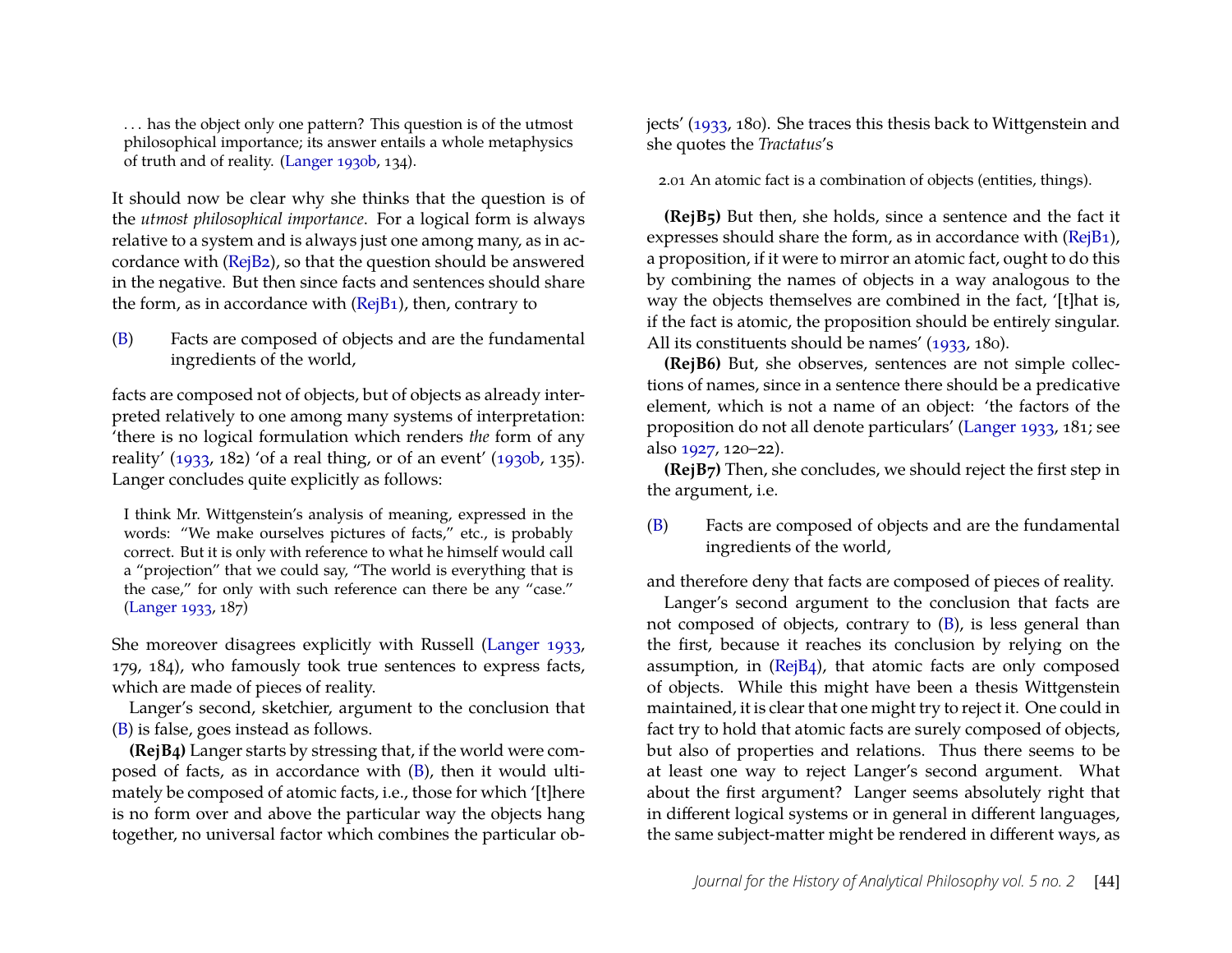in accordance with her step [\(RejB2\)](#page-6-3). The only way to reject this argument would be to deny the first step, [\(RejB1\)](#page-6-4), according to which a sentence and the fact it is the picture of should share the same form. Thus what the argument really shows us is that if we hold on to the Wittgensteinian thesis that sentences express facts because they share the logical form of those facts, then, differently from what she took Wittgestein to hold, it becomes difficult to maintain that facts are composed of objects.

Because she herself does not reject [\(RejB1\)](#page-6-4), she then suggests that sentences express something remarkably similar to Fregean senses.<sup>[11](#page-8-0)</sup> Famously, Frege, held the following about senses:

The referent of a proper name is the object itself which we designate by its means; the conception, which we thereby have, is wholly subjective; in between lies the sense, which is indeed no longer subjective like the conception, but is yet not the object itself. [\(Frege](#page-12-19) [1892/1948,](#page-12-19) 213)

Langer similarly remarks that she is speaking of *concepts* and not *ideas* 'in order to avoid confusion with psychological elements'  $(1930b, 37)$  $(1930b, 37)$ ; see also  $1927, 121$  $1927, 121$  and when it comes to defining meaning she states:

The interpretant is a third term in the total meaning relation—the subject (not necessarily a person) *for which* the symbol means its object . . . all meaning relations are triadic . . . But it throws into sharp relief the psychological factors as against the objectively linguistic ones; it allows us to study the possibilities of meaning apart from conscious appreciation, and to understand on the other hand why it is ever correct, and in what limits it is possible, to distinguish between "my meaning" and some other meaning of a symbol. [\(Langer 1930b,](#page-12-0) 122–23)

Moreover, Langer stresses that taking facts to be not composed of objects does not make them any less 'objective' [\(1930b,](#page-12-0) 150). In a letter to Frege that Langer could not have seen, Russell urged that 'in spite of all its snowfields Mont Blanc itself is a component part of what is actually asserted in the proposition "Mont Blanc is more than 4,000 meters high" [\(Russell 1904,](#page-13-12) 169). For if we instead follow Frege and hold that 'Mont Blanc' contributes a sense, 'we get the conclusion that we know nothing at all about Mont Blanc' (169). Although Russell is very sketchy here, using a current terminology, the idea might be put as follows. Sentences express propositions and propositions are the objects of our propositional attitudes, such as knowledge and belief. If what sentences express is always a mode of presenting either Mount Blanc or another piece of reality, then all we can know is always a mode of presenting reality, and never reality itself. In fact, this is exactly Langer's conclusion: 'there is no such thing as pure experience . . . All knowledge is interpretation' [\(1930b,](#page-12-0) 135, 149; see also [1926b,](#page-12-15) 436; [1933,](#page-12-13) 183). For many, this would clearly be unacceptable.

Moreover, there seem to be further quite contentious points in Langer's proposal. If facts are interpretations of reality, what is this reality that we have already interpreted when we have a fact? In 1926 she holds that it is 'Kant's Thing-in-itself' [\(1926b,](#page-12-15) 438n7), and adds that 'it can not really be related to the phenomenon because all the categories of form and relation are foreign to it. That is why many philosophers have condemned it as an unprofitable notion' [\(1926b,](#page-12-15) 438n7). In 1933, she instead avoids any reference to Kant's Thing-in-itself and briefly introduces the notion of *event* she inherits from Whitehead and says that a fact is 'a *perspective of an event*' [\(1933,](#page-12-13) 185). There is a tension between Kant's Thing-in-itself and events. Differently from what is the case with the Thing-in-itself, an event seems to fall indeed under categories since, as she herself says, 'events are past, present or future' [\(1933,](#page-12-13) 186). Her introduction of events as

<span id="page-8-0"></span><sup>11</sup>She never referred to Frege, even though she was obviously aware of his work. For example in [1937b](#page-12-20) she reviewed Scholz and Bachmann's papers on Frege's *Nachlass*, in 1950 [\(Langer and Gadol 1950,](#page-13-2) 128) she urged that Frege's work was fundamental for the flourishing of philosophy in the USA in the first half of the 20<sup>th</sup> Century, and in 1951 she was one of the editors of the collected volume in which the famous [Church](#page-12-21) [\(1951\)](#page-12-21), in which Church discusses and develops Frege's ideas, was published.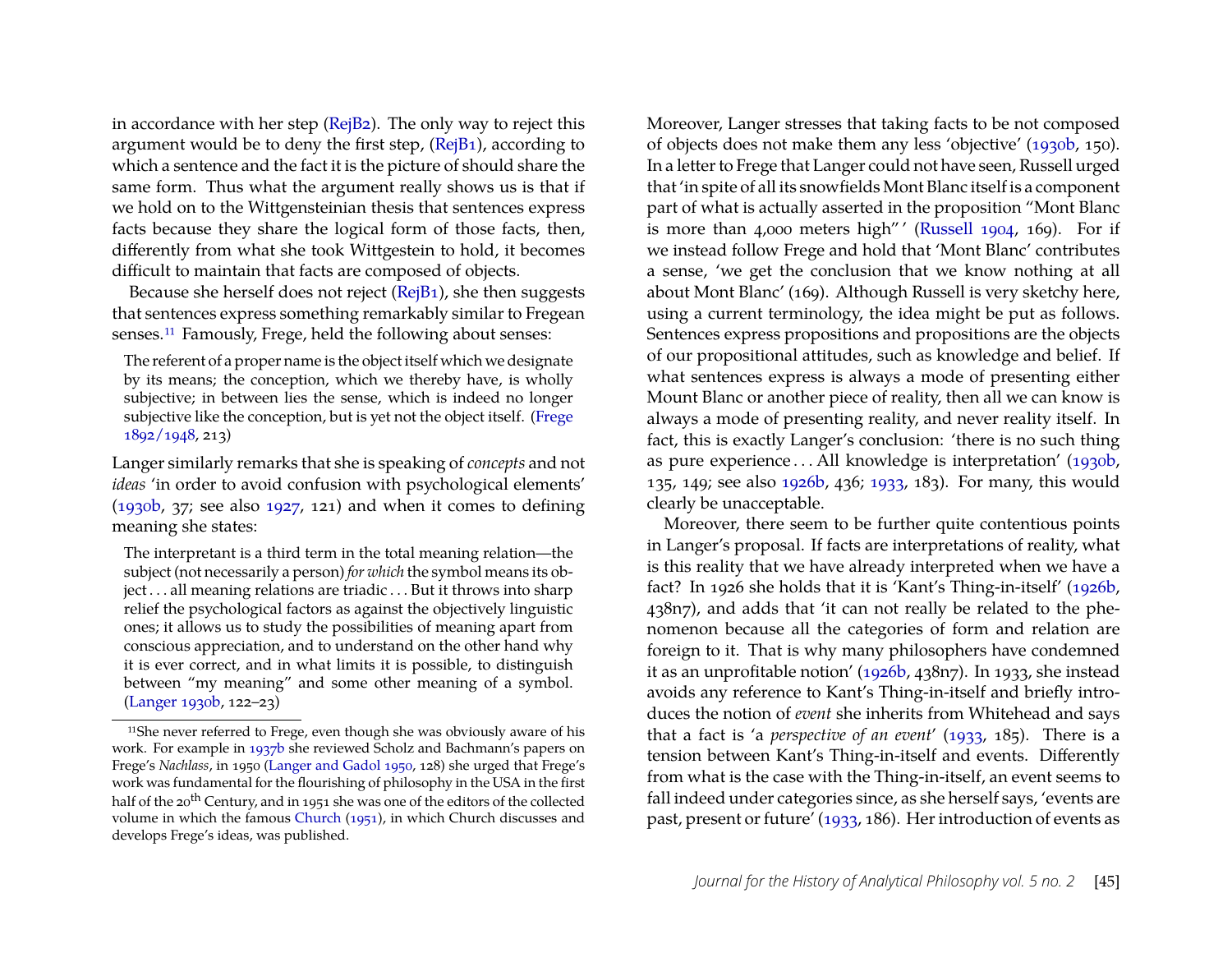the things facts are perspectives of is not only in tension with her remarks on Kant's *noumenon*, but also with her other remarks on events. As we saw, she took 'notions such as "space-time events" ' [\(1930b,](#page-12-0) 135) and Whitehead's events to be one among many different 'form systems' [\(1926b,](#page-12-15) 437). Thus events are concepts, and concepts stay with facts and interpretations, not with what these facts are perspectives of. Thus Langer's account might be very unsatisfactory for somebody who is one of those many philosophers who find Kant's notion *unprofitable*, because no alternative has been really provided.

Another lacuna in Langer's account concerns false sentences. True sentences express facts. But what about false ones? In 1930, while quoting the *Tractatus*'s sentence

2.17 What the picture must have in common with reality in order to be able to represent it after its manner—rightly or falsely—is its form of representation.

she adds the following footnote: 'We cannot really speak of a false picture. If the analogy does not hold there is no logical picture. But Mr. Wittgenstein repeatedly uses the term' [\(1930b,](#page-12-0) 119n3). Thus false sentences are not false pictures of facts. What do they express, then? She only tangentially tackles the issue, by saying:

Propositions do usually refer to matters of fact, but not necessarily so . . . This may be the structure of reality, as in assertions of fact, or of an imagined world as in the case of "poetic truth," or of carefully constructed beliefs as in hypothesis . . . when I say "Hamlet loved Ophelia," the symbol refers to a structure beyond the mere conceptual counterpart of the words; it refers to a structure which exists in a definite consistent order, and this order is Shakespeare's *Hamlet*. [\(Langer 1927,](#page-12-3) 127–28)

While the intuition might be transparent to us, Langer does not really develop further these notions of *imagined world*, *constructed beliefs*, *thinkable situations*, and *definite consistent order*. In his lectures in 1917–18 leading to *Philosophy of Logical Atomism*, Russell famously urged:

. . . it does not seem to me very plausible to say that in addition to facts there are also these curious shadowy things going about such as "That today is Wednesday" when in fact it is Tuesday. I cannot believe they go about the real world. It is more than one can manage to believe, and I do think no person with a vivid sense of reality can imagine it. [\(Russell 1918,](#page-13-11) 56)

On the other hand, he recognised that a sentence ascribing a false belief seems to introduce these shadowy things: if John believes that Mont Blanc is a rabbit, there seems to be something, i.e., that Mont Blanc is a rabbit, that John believes. He then famously suggested that

It is not accurate to say "I believe the proposition *p*" and regard the occurrence as a twofold relation between me and *p* . . . the belief does not really contain a proposition as a constituent but only contains the constituents of the proposition as constituents. [\(Russell](#page-13-11) [1918,](#page-13-11) 58)

It is hard to believe that Langer was unaware of this suggestion that could lead to an account of falsities,<sup>[12](#page-9-0)</sup> but she disappointingly does not even mention it, or any other proposal concerning false sentences, showing that falsity was probably not one of her main concerns. Thus falsity is another topic Langer does not develop as much as one might want, and appears to show some weakness in her account.

But Langer thinks that her account has a strong point in its favour. For what about, for example, true negative sentences such as 'Mount Blanc is not a rabbit' or general sentences and modal sentences? If, with Langer, we take facts to be interpretations of reality, then there is no problem because negation, generality, modality, etc. belong to interpretation, not to reality:

<span id="page-9-0"></span><sup>12</sup>Russell's logical atomism is mentioned by Langer, but only in her [1962](#page-12-7) (33), and concerning a different, although related, topic, i.e., the thesis that 'the simplest concepts into which we could break down our ideas of a complex phenomenon denoted the actual elements of that phenomenon'.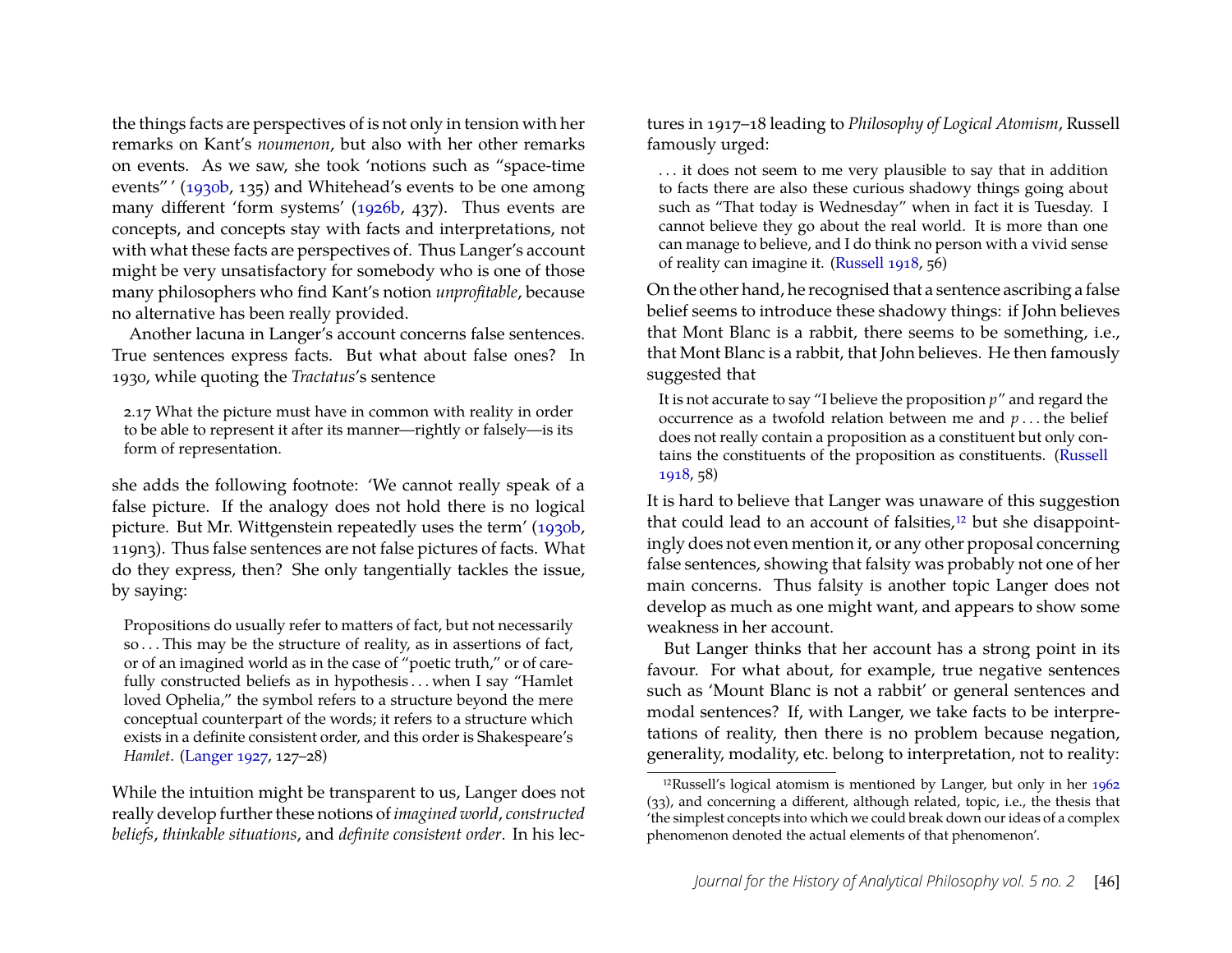There are general and particular, positive and negative facts . . . on the other hand . . . there are no general and no negative events . . . Since general concepts may fit reality, there are general facts facts which refer to more than one event; and since concepts may be highly selective, there may be many propositions about, hence many facts referring to, any single event, even within one logical system. [\(Langer 1933,](#page-12-13) 185–86)

But if we want to maintain both that sentences and facts share a form, and

[\(B\)](#page-5-4) Facts are composed of objects and are the fundamental ingredients of the world,

negative, modal and general sentence seem instead to introduce into reality negative things, objects or properties, general properties, modal facts. But is reality really made of negative things, of not-being-a-rabbit, for example, or of a modal fact? Moreover, Langer urges, other problems arise:

. . . logicians have been so deeply puzzled over the question: Do two equivalent propositions express the same fact, or do they not? Does "Socrates was the husband of Xantippe" assert the same fact as "Xantippe was the wife of Socrates?" If they express the same fact, i.e., have the same content, wherein do they differ? The principal relation in such a proposition may be converted, the whole proposition thus replaced by another, *one fact substituted for another*, yet the reference to "reality" remain the same. [\(Langer](#page-12-13) [1933,](#page-12-13) 186–87; see also [1927,](#page-12-3) 127)

Put differently, if we hold both that sentences and facts share a form and [\(B\)](#page-5-4), then sentences that differ in structure should be taken to express two different pieces of reality. But at the same time we might really be unable to find anything, in reality, to distinguish them. Take 'Mont Blanc has white snowfields' and 'White is the colour ofMont Blanc's snowfields'. These sentences clearly have different logical forms, and then should express two different pieces of reality. But then there should be something in reality to distinguish them, and it is indeed hard to understand what in reality might play this role. But if instead one follows Langer, then equivalent sentences create no problems: they are simply different interpretations, different perspectives, i.e. facts, on the same piece of reality.

Now surely Langer is right that neither negative, general, modal, etc. sentences, nor what she calls *equivalent sentences* create an issue for her. But is it true that these are problems for a defender of both the thesis that sentences share a form with the facts they express and [\(B\)](#page-5-4)? Although they are indeed prima facie problematic, many solutions have been suggested, already before Langer's papers, and in works that she refers to. Famously, for example, in the *Tractatus* Wittgenstein maintained

4.0621 That, however, the signs "*p*" and "∼*p*" *can* say the same thing is important, for it shows that the sign "∼" corresponds to nothing in reality.

That negation occurs in a proposition, is no characteristic of its sense (∼∼*p* = *p*).

The propositions "*p*" and "∼*p*" have opposite senses, but to them corresponds one and the same reality.

But although Langer, as we saw, refers to the *Tractatus*frequently, she does not consider the relevant propositions (2.06; 4.0621; 4.063; 5.513), nor does she envisage or discuss the idea they contain. Langer seems to consider negative sentences a real threat for accounts that defend [\(B\)](#page-5-4) while maintaining that sentences and facts share a form, but does not really engage with the possible solutions to such an apparent threat.

Finally, Langer never considers the possibility of rejecting the Wittgenstenian thesis that sentences and facts should share a form, while endorsing [\(B\)](#page-5-4). As we saw, this Wittgenstenian thesis is also her first step, i.e.,  $(RejB_1)$ , to the conclusion that  $(B)$  is false. She never calls it into question. For Langer, this was not a negotiable assumption, not even later on in the development of her thoughts. This is even more surprising considering that in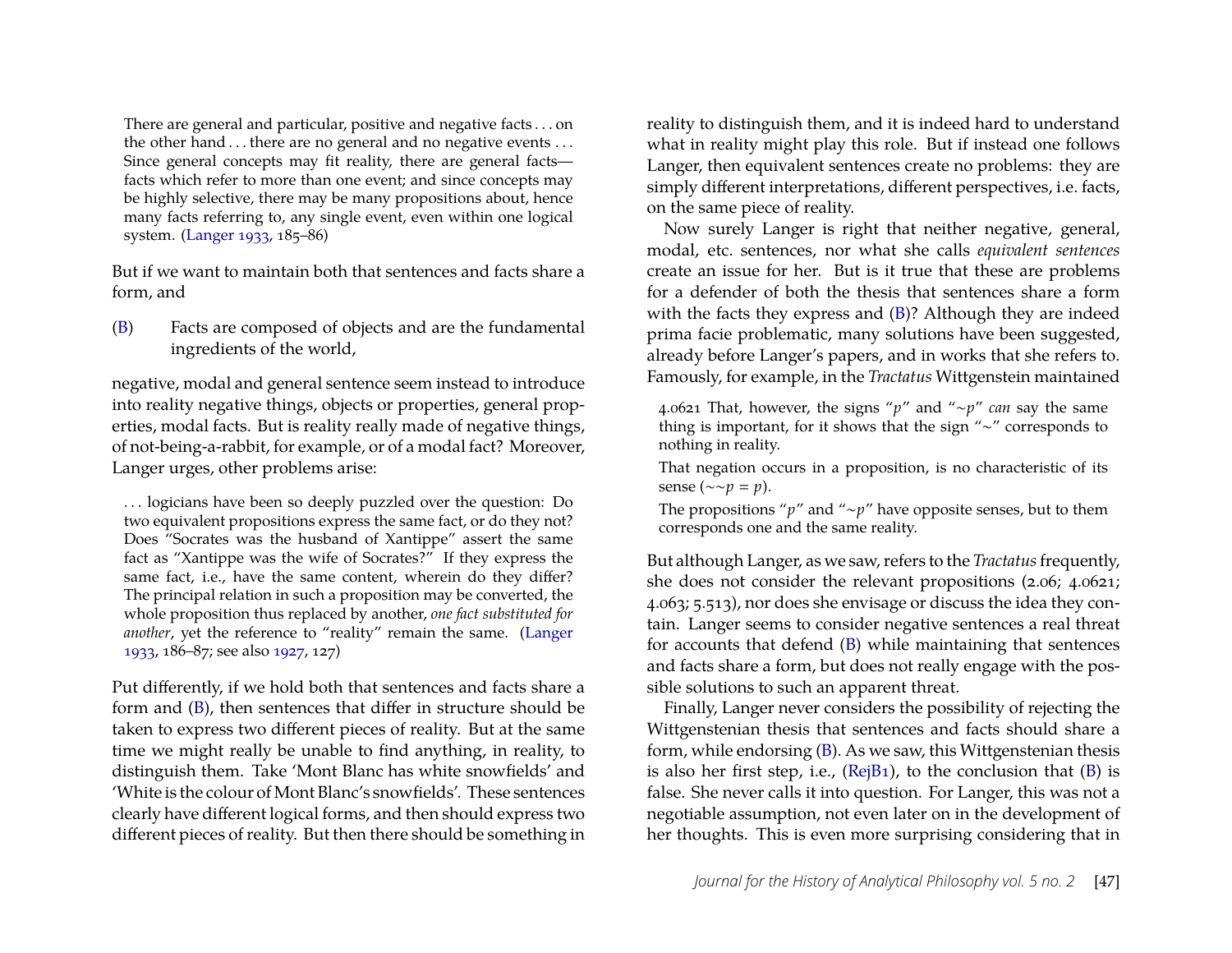1943 Nagel questioned her exactly on that step in her reasoning:

That it needs support is clear, for on any ordinary interpretation of what the dictum says it is certainly not true. Consider, for example, the pattern exhibited in the trigonometric formula " $y = \sin x$ " on the one hand, and on the other hand the pattern exhibited in the sinuous curve which that formula is frequently employed to represent. Where, precisely, is the analogy between these patterns? [\(Nagel 1943,](#page-13-13) 324)

She never answered. This is unfortunate: we clearly would need an answer, before jumping to the conclusion that thesis

[\(B\)](#page-5-4) Facts are composed of objects and are the fundamental ingredients of the world,

is false and that we never know anything about reality itself.

# **4. Conclusion**

The *relativity of language, logical patterns, and 'facts'* is not for Langer the only problems that *arises directly from logical considerations*. Others are

. . . the origin and status of concepts, their relation to nature and to mind, the whole problem of "universals" and "particulars", the trustworthiness of reason . . . the "viciousness" of abstractions, the relation of symbol and sense. [\(Langer 1937a,](#page-12-4) 334)

It should now be clear how she solves and dissolves them, by relying on the same assumptions as she relies on in solving the problems connected with the woeful world of facts. For example, she takes the whole problem of universals and particulars to stem from the erroneous assumption that there is *the form* of reality, and that that form is the one that subject-predicate sentences show us:

... philosophers are very liable to be misled by the subjectpredicate construction of our language . . . the whole theory of par-

ticulars and universals is due to mistaking for a fundamental characteristic of reality, what is merely a characteristic of language. [\(Langer 1933,](#page-12-13) 179)

Her main insight, also in this case, is that, if (!) we take sentences and the facts they express to share a form, we should not assume that the particular form reality is taking in a particular sentence is the only possible one. If we think that a particular form is somehow privileged, we should explain why that is the case. This, as we can learn from the young Langer's logical arguments and considerations, does not seem the easiest of the tasks.

### **Acknowledgments**

I would like to thank Maria van der Schaar and Eric Schliesser for having organized the conference *Women in Early Analytical Philosophy*, Ghent University, in which this paper was presented, and the participants in that conference for their comments. I would also like to thank an anonymous referee for this journal. The paper greatly benefitted from their insightful comments and extensive suggestions. Finally, I would like to thank Sarah Tropper for having suggested to me to deepen my knowledge of Langer's work.

> **Giulia Felappi** University of Southampton g.felappi@soton.ac.uk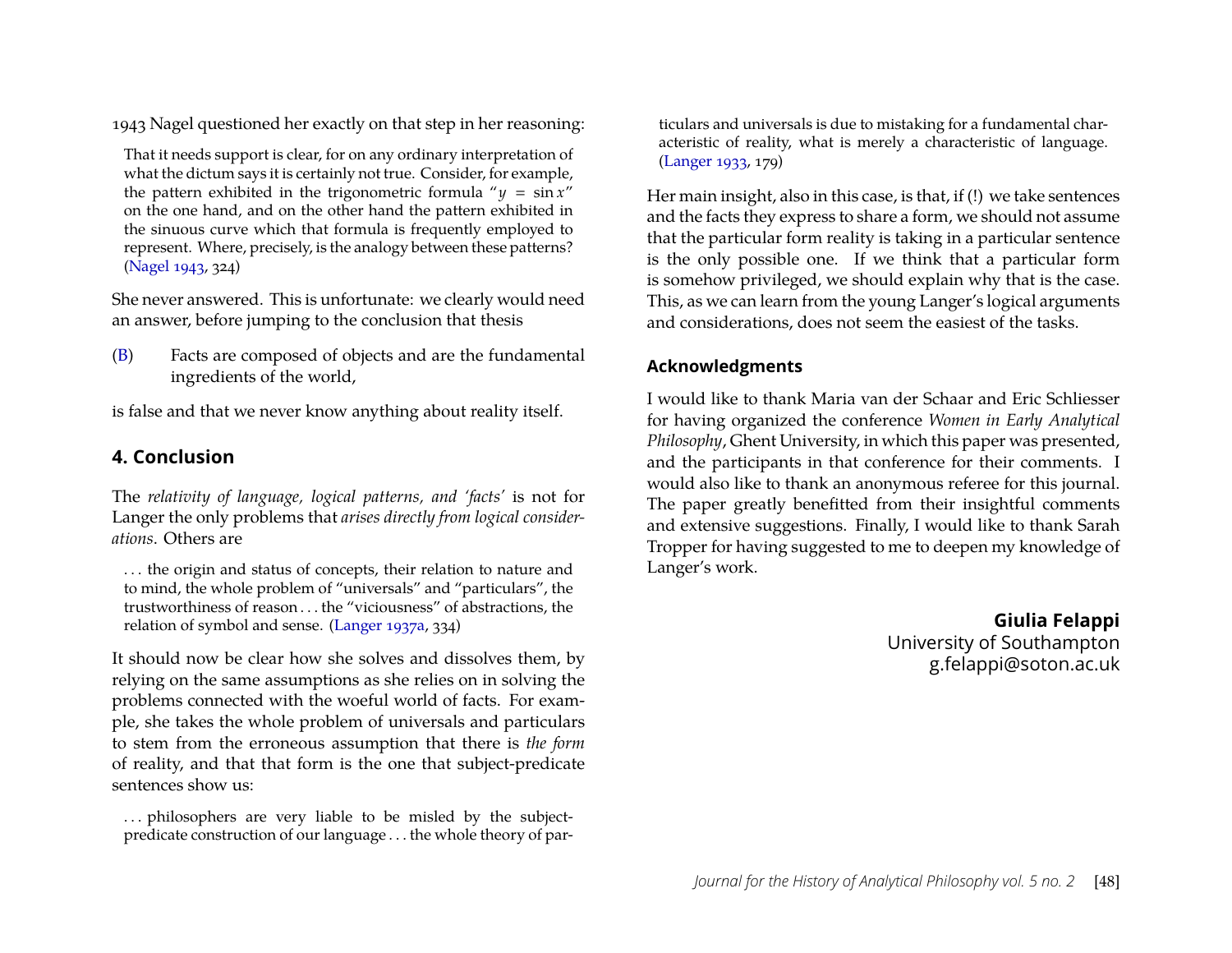#### **References**

- <span id="page-12-21"></span>Church, Alonzo, 1951. 'A Formulation of the Logic of Sense and Denotation.' In *Structure, Method and Meaning*, edited by Paul Henle, Horace M. Kallen and Susanne K. Langer, pp. 3–24. New York: Liberal Arts Press.
- <span id="page-12-5"></span>Dryden, Donald, 1997. 'Whitehead's Influence on Susanne Langer's Conception of Living Form.' *Process Studies* 26: 62–85.
- <span id="page-12-19"></span>Frege, Gottlob, 1892/1948. 'Über Sinn und Bedeutung.' *Zeitschrift für Philosophie und Philosophische Kritik* 100 (1892): 25–50. Translated into English as 'On Sense and Reference,' trans. by Max Black. *The Philosophical Review* 57 (1948): 209– 30.
- <span id="page-12-14"></span>Innis, Robert E., 2009. *Susanne Langer in Focus*. Bloomington: Indiana University Press.
- <span id="page-12-6"></span>Kuhlman, Erika A., 2002. *A to Z of Women*. New York: Facts On File.
- <span id="page-12-2"></span>Lang, Berel, 1962. 'Langer's Arabesque and the Collapse of the Symbol.' *The Review of Metaphysics* 16: 349–65.
- <span id="page-12-8"></span>Langer, Susanne K., 1924a. Review of Benno Erdmann, *Logik. Logische Elementarlehre*. *The Journal of Philosophy* 21: 275–77.
- <span id="page-12-9"></span>, 1924b. Review of Jonas Cohn, *Theorie der Dialektik. Formenlehre der Philosophie*. *The Journal of Philosophy* 21: 412–15.
- <span id="page-12-10"></span>, 1924c. Review of *Festschrift für Paul Natorp. Zum siebzigsten Geburtstage von Schülern und Freunden gewindmet*. *The Journal of Philosophy* 21: 695–97.
- <span id="page-12-16"></span>, 1926a. 'Confusion of Symbols and Confusion of Logical Types.' *Mind* 35: 222–29.
- <span id="page-12-15"></span>, 1926b. 'Form and Content: A Study in Paradox.' *The Journal of Philosophy* 23: 435–38.
- <span id="page-12-3"></span>, 1927. 'A Logical Study of Verbs.' *The Journal of Philosophy* 24: 120–29.
- <span id="page-12-17"></span>, 1930a. Review of Andrew P. Uchenko, *The Logic of Events. An Introduction to a Philosophy of Time*. *The Journal of Philosophy* 27: 361–63.
- <span id="page-12-0"></span>, 1930b. *The Practice of Philosophy*. New York: Henry Holt & Company.
- <span id="page-12-12"></span>, 1930c. Review of Hans Reichenbach, *Philosophie der Raum-Zeit-Lehre*. *The Journal of Philosophy* 27: 609–11.
- <span id="page-12-13"></span>, 1933. 'Facts: The Logical Perspectives of the World.' *The Journal of Philosophy* 30: 178–87.
- <span id="page-12-4"></span>, 1937a. *An Introduction to Symbolic Logic*. New York: Dover Publications.
- <span id="page-12-20"></span>, 1937b. Review of Heinrich Scholz and Friedrich Bachmann, *Der Wissenschaftliche Nachlass von Gottlob Frege*. *The Journal of Symbolic Logic* 2: 56–57.
- <span id="page-12-1"></span>, 1942. *Philosophy in a New Key*. Cambridge, MA: Harvard University Press.
- <span id="page-12-11"></span>, 1946. Translator's introduction. In *Langage and Myth*, by Ernst Cassirer, translated by S. K. Langer. New York: Harper & Brothers.

<span id="page-12-18"></span>, 1957. *Problems of Art*. New York: Scribner.

<span id="page-12-7"></span>, 1962. *Philosophical Sketches*. Baltimore: The Johns Hopkins Press.